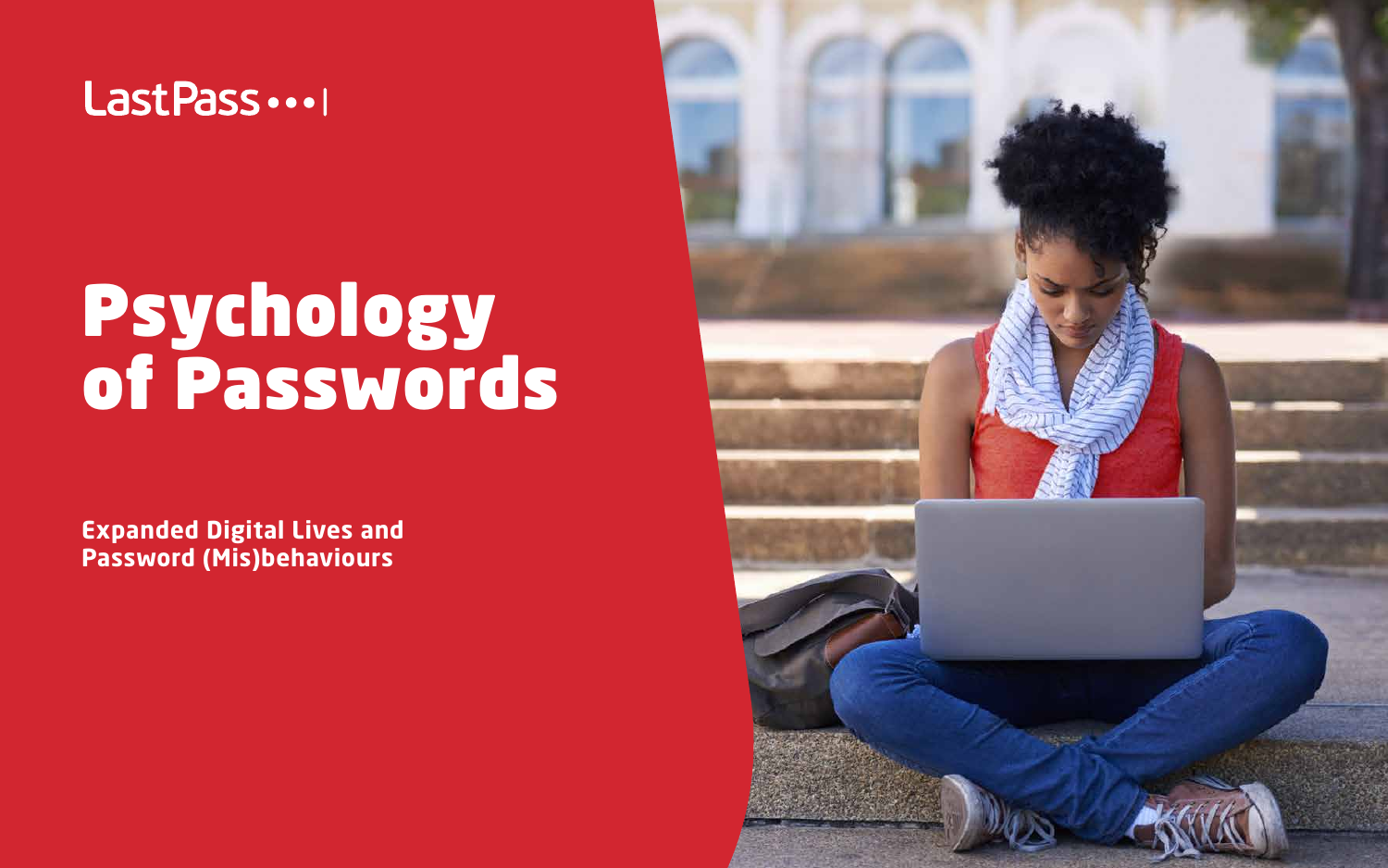# Password security in 2021: outsmarting human vulnerabilities.

The COVID-19 pandemic disrupted the workplaces of millions worldwide. Physical offices shuttered. Many people transitioned to working from home. With nowhere to go, they spent more time online.

#### **Individuals and businesses are more at risk than ever.**

Hackers are taking advantage and exploiting human vulnerabilities more than ever. The types of attacks have shifted given the large number of people working remotely and spending more time online.

**According to the 2021 Data Breach Investigations Report (DBIR), cybercriminals are increasingly targeting individuals and their devices.**



36% of breaches last year involved phishing – 11% more than before.

Most data breaches – a staggering 85% – involved a human element (phishing, stolen credentials and human error).







Worked wholly or partly remotely.

Spent more time online for personal entertainment and work.

#### **During the pandemic:**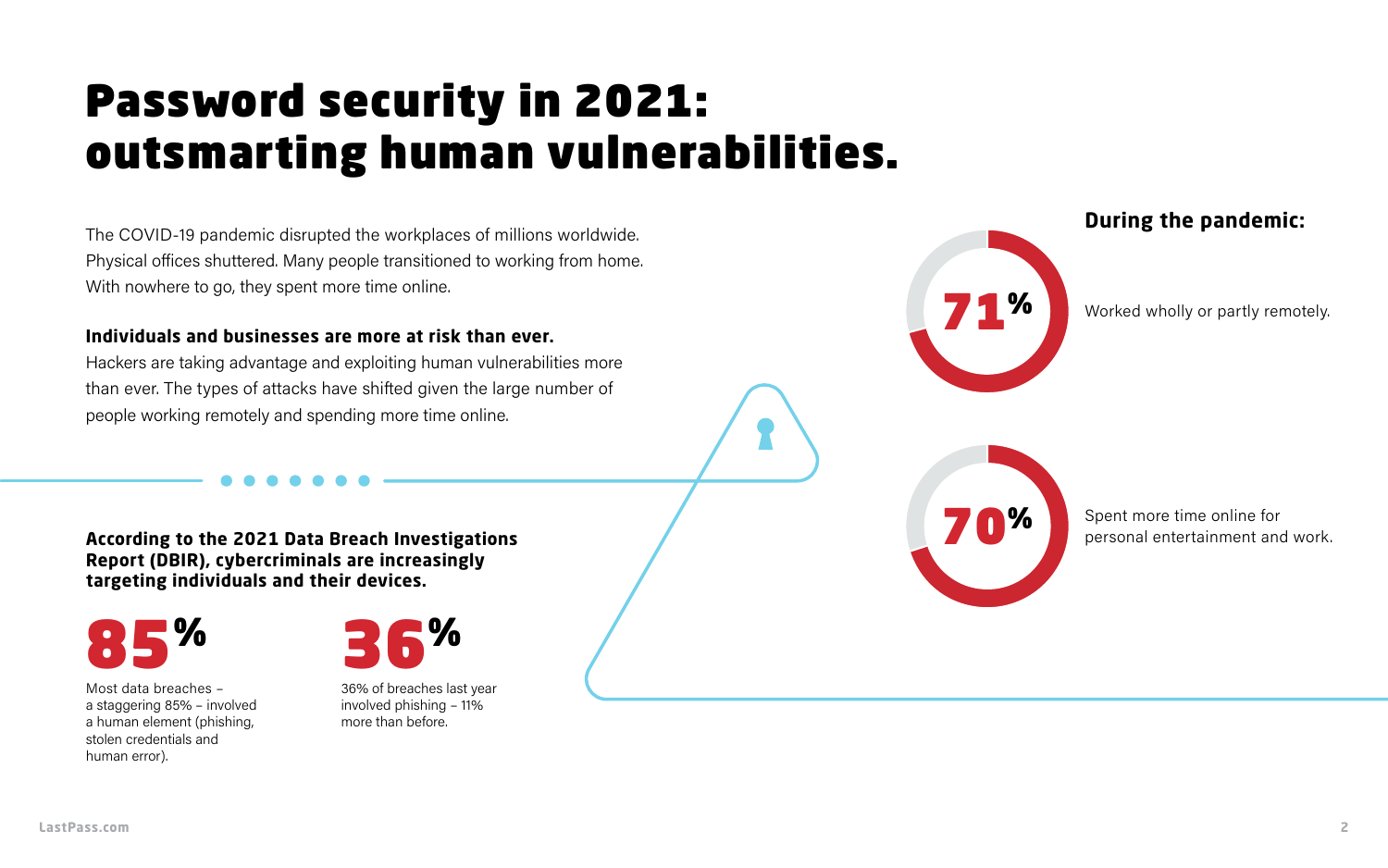

# Survey Overview

Our Psychology of Passwords report explores the password security behaviours of 3,750 professionals across six countries. We asked respondents about their feelings and behaviours regarding online security.

## **Countries surveyed:**

- United States
- United Kingdom
- Germany
- France
- Australia
- Singapore
- India

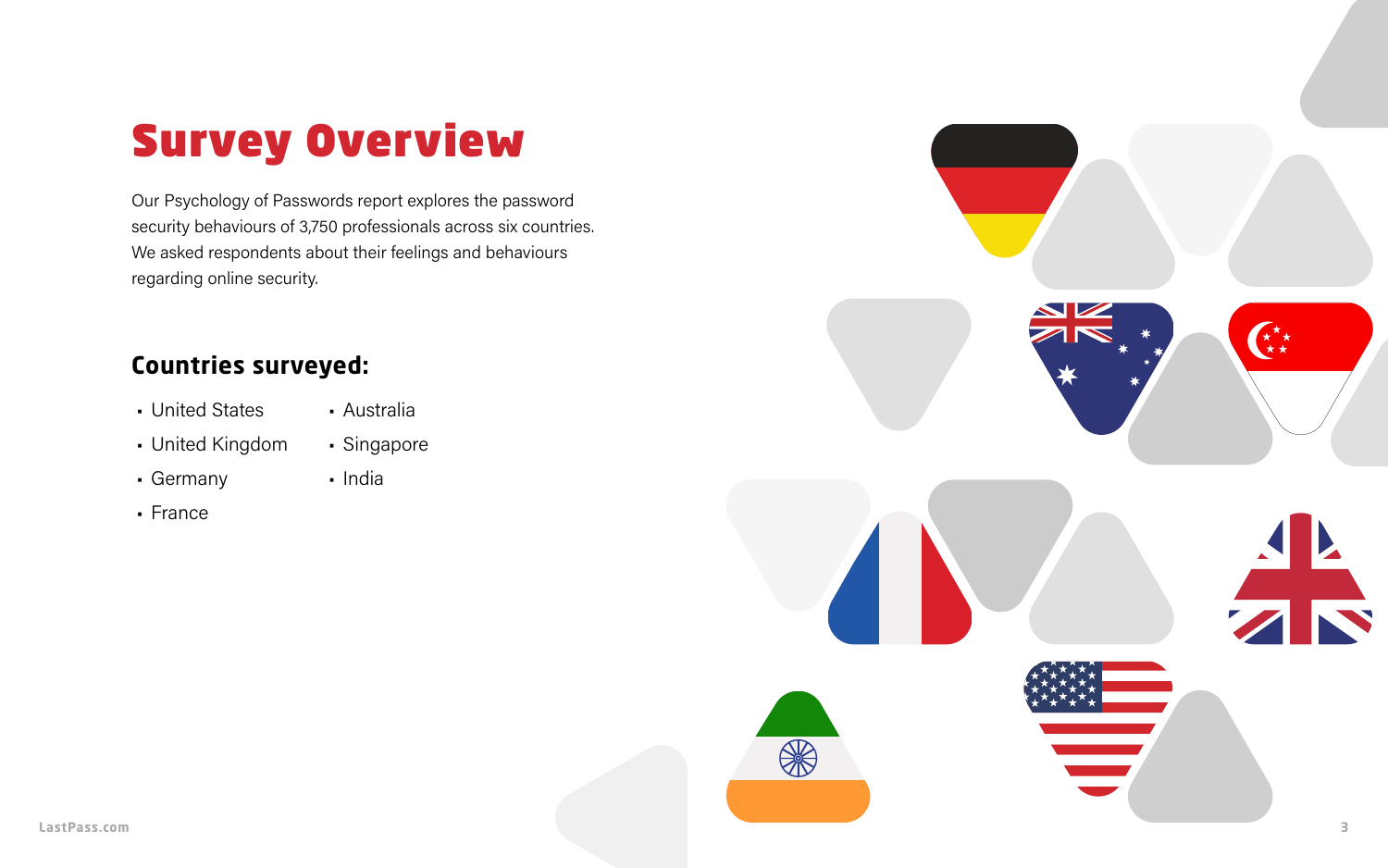



**79%**

Know that using the same password or a variation is a risk...





## **92%**

...Rely on their memory to keep track of passwords.

### **51%**

...Always or mostly still use the same password or variation.

## **65%**

# Lots of awareness, not enough action.

# **What people say. What people do.**

#### 45% DID NOT CHANGE THEIR PASSWORDS

45% of survey respondents did not change their passwords in the past year even after a breach had occurred.

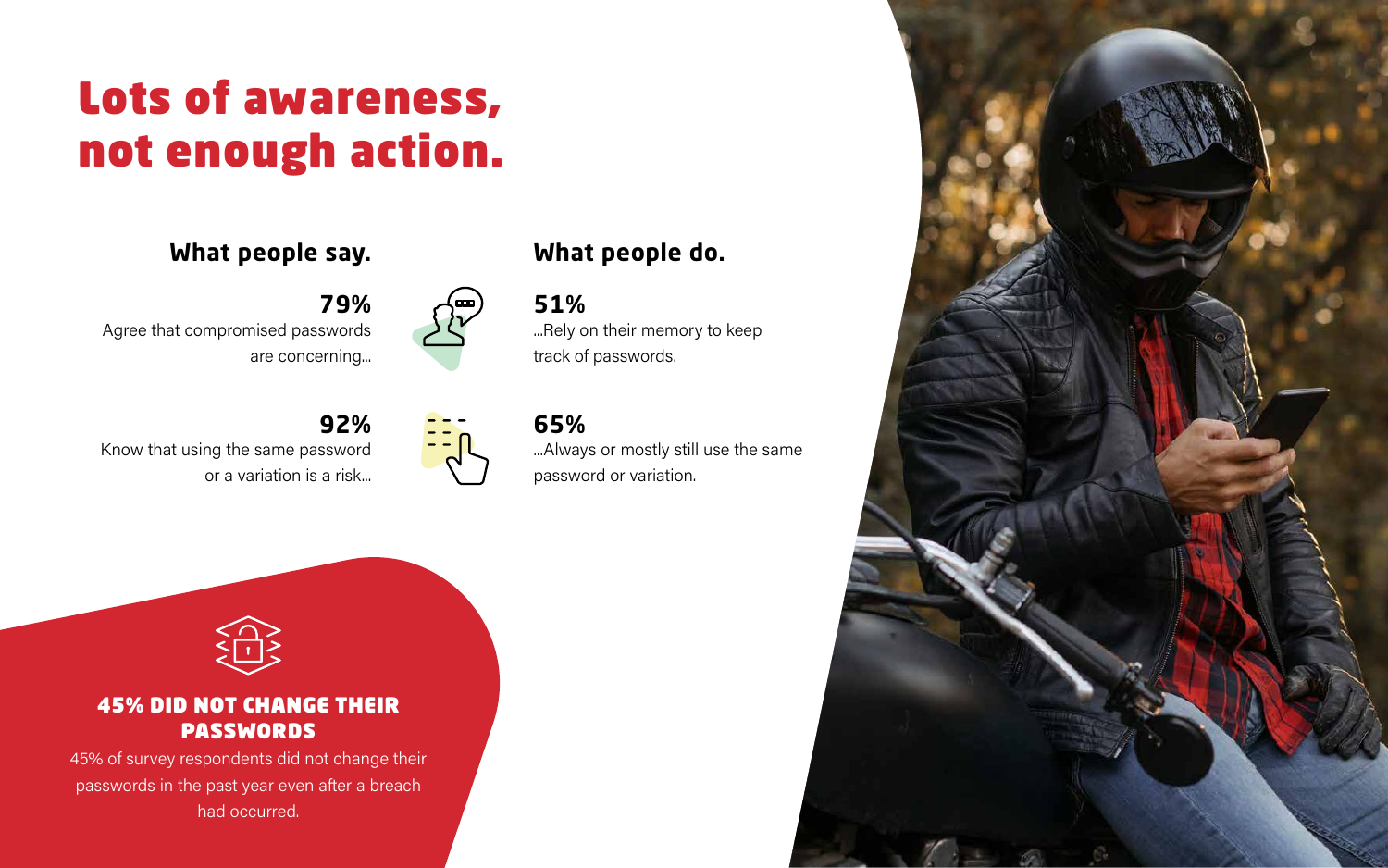## **People practice selective password security but would create stronger passwords for:**

Only 8% said that a strong password should not have Űties to personal information.



This means most users are creating passwords that leverage personal information that has ties to possible public data, like a birthday or home address.





**Work-Related Accounts**



#### **Medical Records**



Leverage nonsensical phrases peppered with numbers and symbols as opposed to individual words to make your passwords longer, stronger and easier to remember, while also making them more difficult for hackers to crack.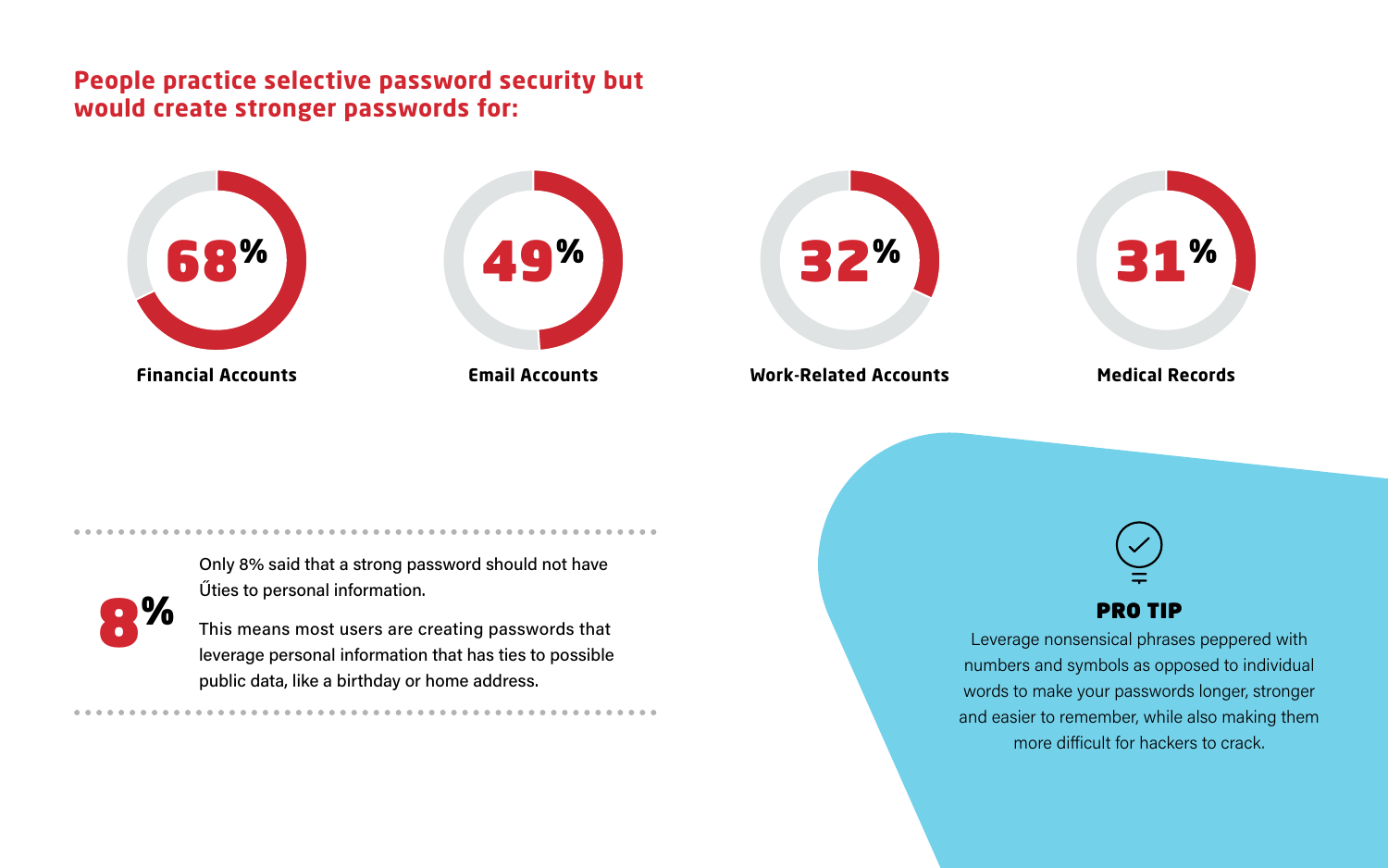



Treat all credentials as vulnerable. You might not think your local gym credentials are worth anything to hackers, but if those credentials are identical or close to your bank account login, a breach at your gym could mean sensitive financial information is exposed too.

## **Blind spots and bright spots.**

Cognitive dissonance prevails. People pick and choose what information they think is worth protecting. As a result, they knowingly engage in risky password behaviours, even when spending an unprecedented amount of time online for work and entertainment during a pandemic.



**76%** claim to use MFA for both work and personal reasons, a 10% increase compared to last year.

**83%** would not know whether their information was on the dark web.

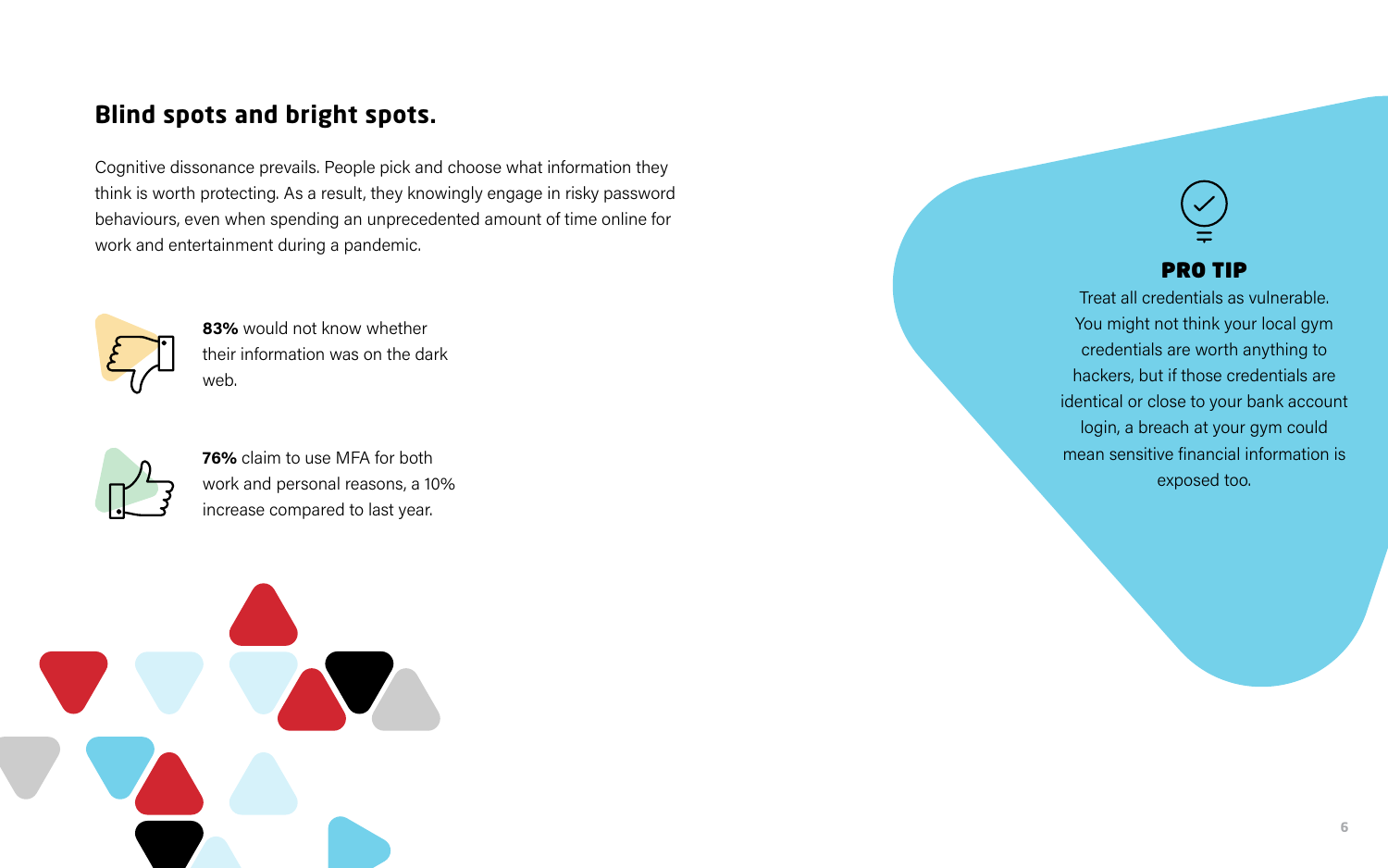# Digital life expansion.

## **More accounts than ever before.**



**91% of respondents** have created at least one new account this year.



**90% of respondents** indicate they have up to 50 online/app accounts.



Respondents have 50%<br>more accounts in 2021 **1990** more accounts in 2021<br>than in 2020.

. . . . . . . . . . . . . . . . . . . .

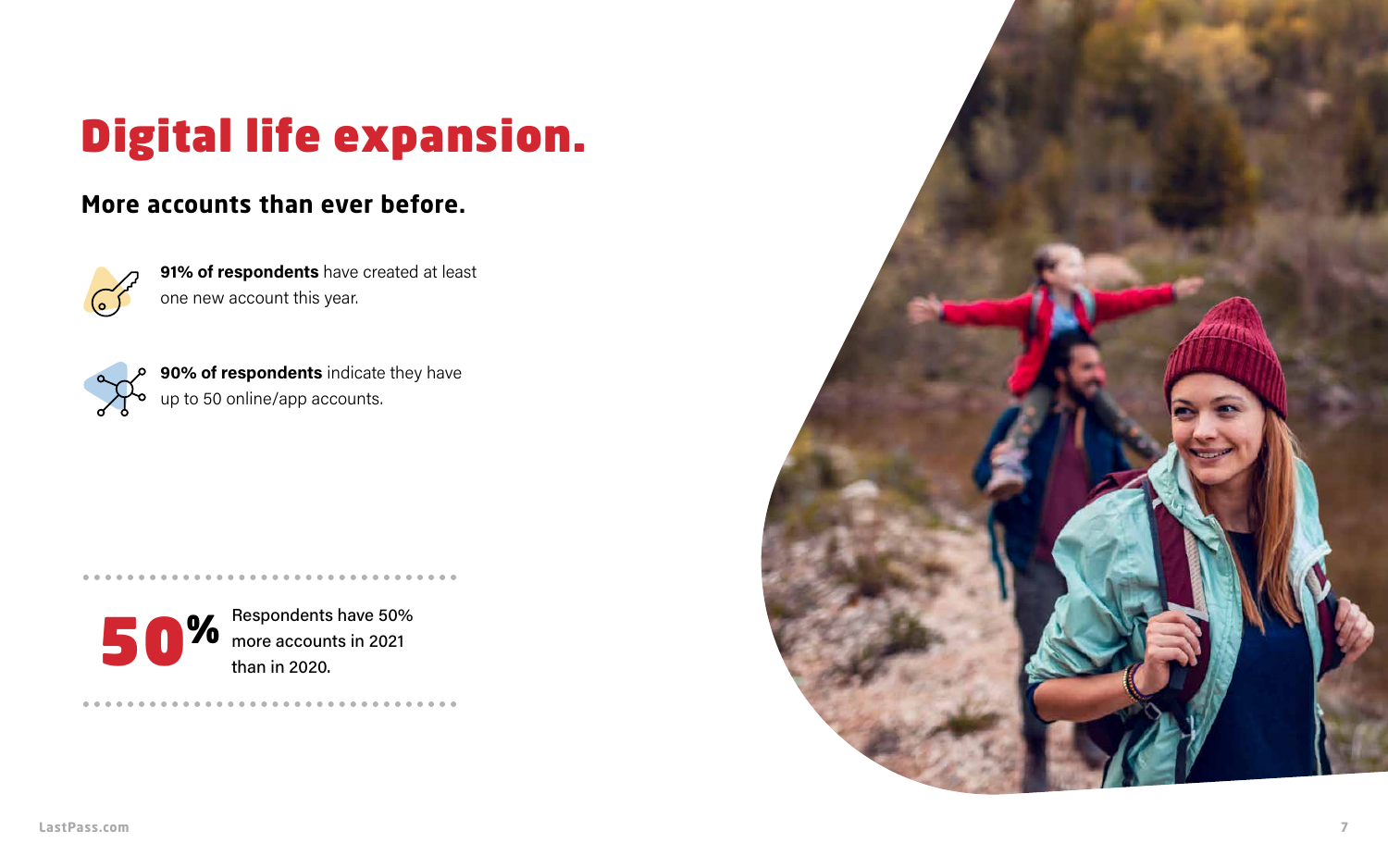

#### **20%**

shared photos of their pets with their names, then used their names in passwords, **up 5% from 2020.**

## **As we grow our digital presence, we need more robust protection for our personal information.**

Our digital lives expanded greatly during the COVID-19 pandemic. The disconnection in our daily lives motivated us to connect more online than ever. The result: more accounts created and more personal information shared online.

## **The amount of personal information online is increasing:**



Keep your updates to social media private or be sparing with your public posts. Malicious actors scrape public profiles and can use seemingly harmless information to hack accounts outside of your social media.

#### **27%**

shared photos of their house/neighbourhood, **up 7% from 2020.**

**[LastPass.com](https://www.lastpass.com/) 8**

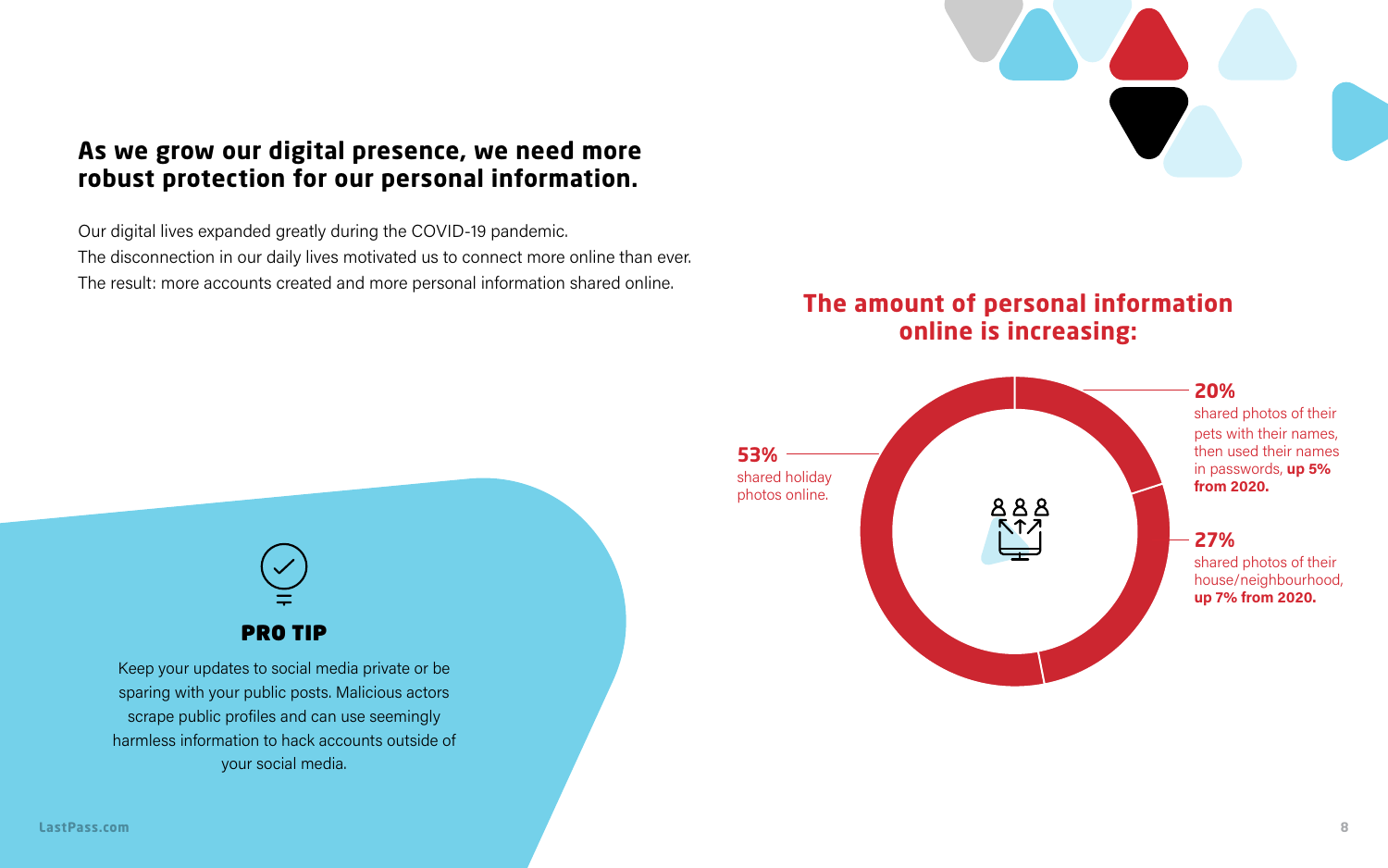# Remote work: employee and employer perspectives.

#### **Employee remote work habits:**

## **Employer remote work habits:**



Did not change their online security habits since working remotely.

Shared sensitive information and passwords for professional accounts while working remotely.



Enhanced authentication methods.







Did not strengthen their passwords while working remotely.



Made employees update their<br>passwords more regularly.



Made sure employees logged on the company network via secure networks while working remotely.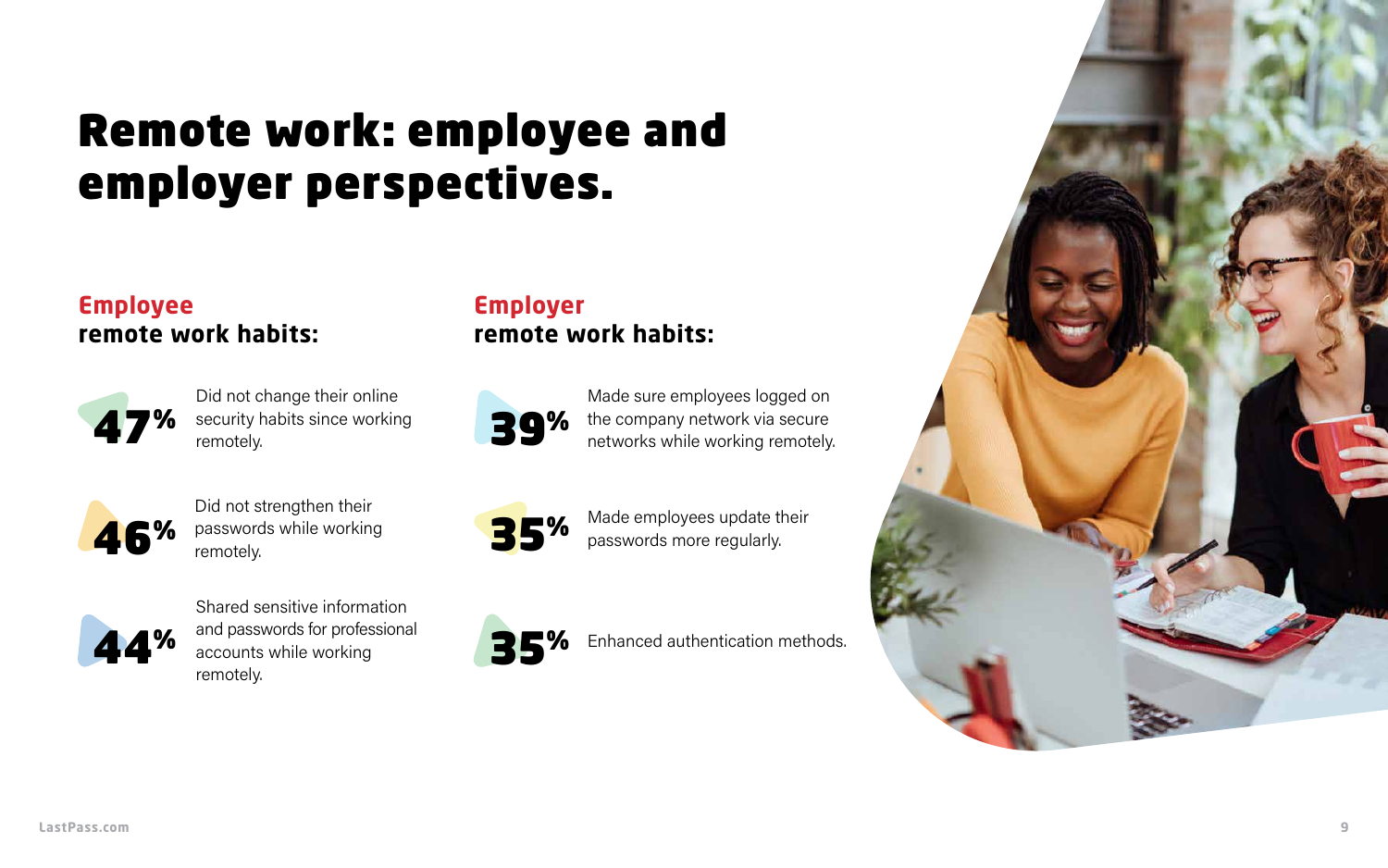IT admins must pay attention. The presence of risk does not inherently motivate people to adopt better security. Almost half of employees engage in risky password behaviour while working remotely.

# **IT admins must rethink their security strategies just as their employees reshape**  and reassess the way they work.



Invest in a **password management** solution to improve password hygiene and security. Implement **SSO** and **MFA** to secure all points of access. Launch security trainings to educate and evangelise.

**[LastPass.com](https://www.lastpass.com/) 10**

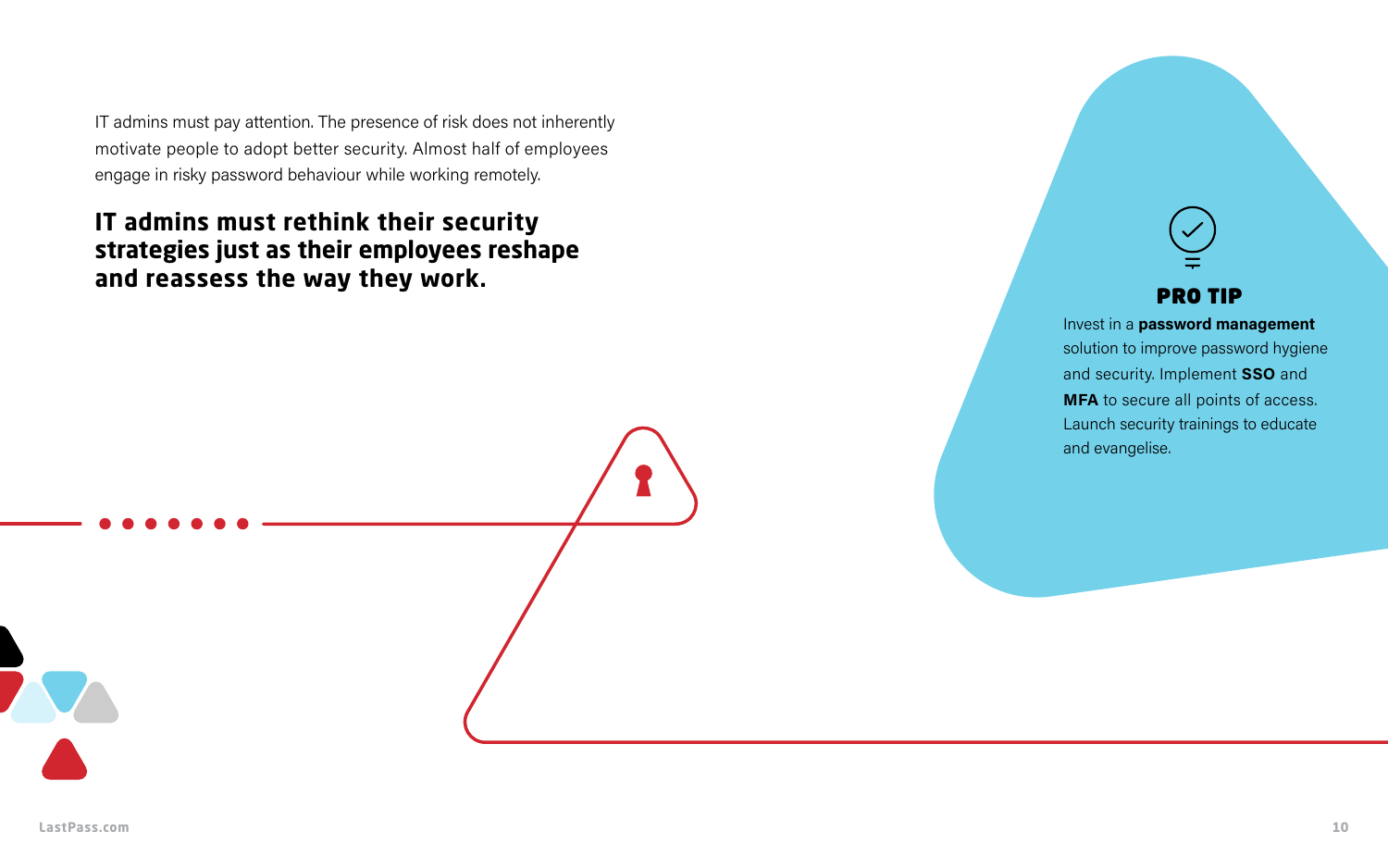# Regional snapshot:

#### **United Kingdom**

**61%** know that a strong and unique password does not have ties to personal information.

They were also the least likely to share personal information online **(41%).**

#### **Singapore**

People in Singapore are the most concerned when it comes to compromised passwords **(93%).**

They also lead the way when it comes to knowing what to do if they have been hacked **(74%).**

#### **United States**



Americans were more likely to use credit monitoring services if their account was compromised **(31%).**

However, **39%** felt they didn't need to change their online security habits when working remotely because they were already strong.

#### **Australia**

**71%** of Australians always/mostly use the same password variation.

However, Australians spent less time online overall during the pandemic **(61%).**

#### **India**

People in India are significantly more likely to use a password manager or browser to store passwords than in other countries **(64%).**

Indian respondents led the way when it came to changing their online security habits while working remotely **(81%). Germany**



Germany leads the way when it comes to dark web knowledge **(79%).**

Only **14%** would know if their personal information was on the dark web.

#### **France**

Only **15%** of French respondents worked remotely during COVID.

Only **43%** changed their online security habits if working remotely.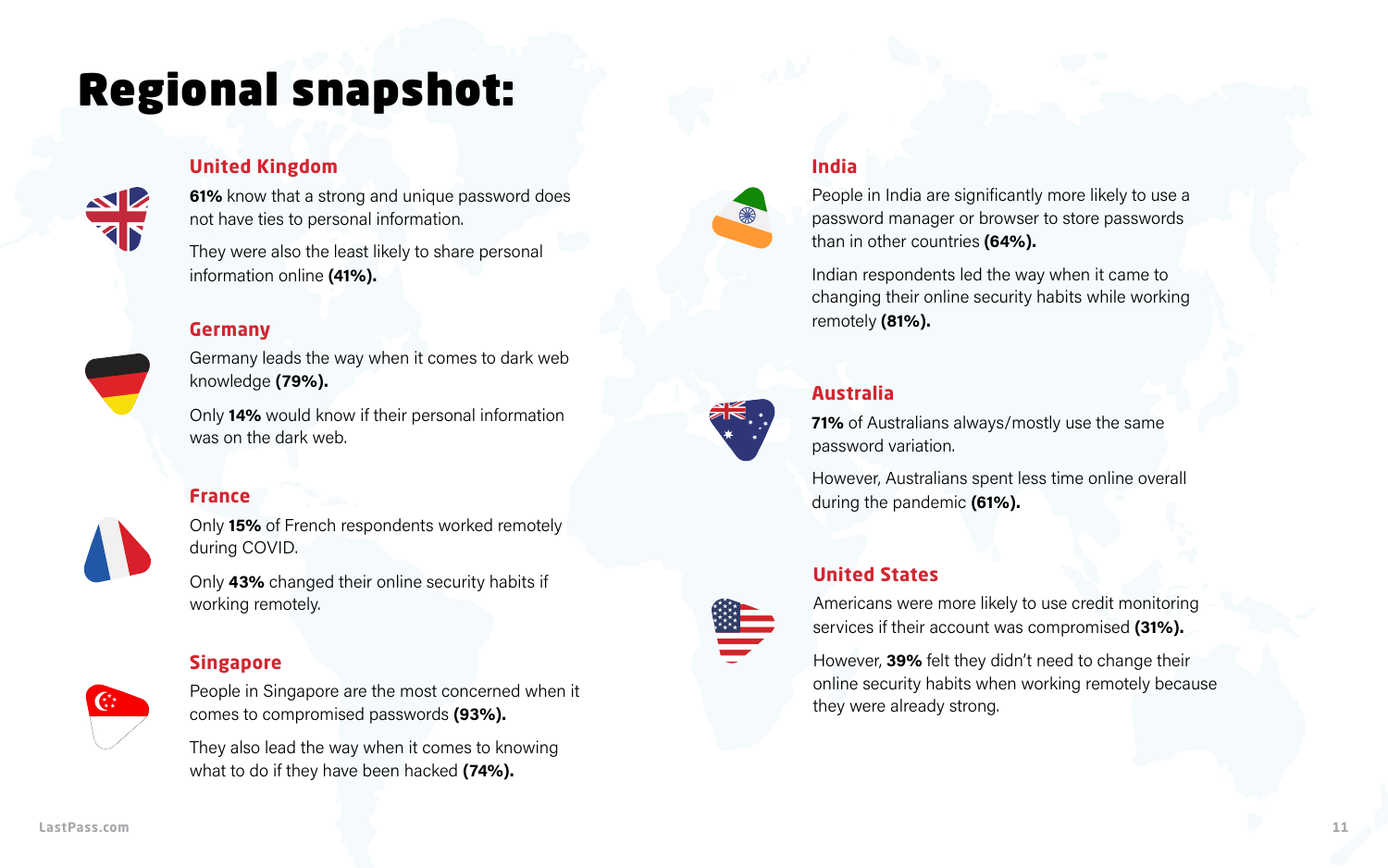# Connecting the dots.

## **Why do people engage in bad password behaviours (when they clearly know better)?**



**68%** Of those who reuse their passwords<br>are afraid of forgetting them. are afraid of forgetting them.

**32 %** Of those who reuse want to be in control of all their passwords in control of all their passwords.

**36%** Do not consider their accounts<br>valuable enough for hackers. valuable enough for hackers.

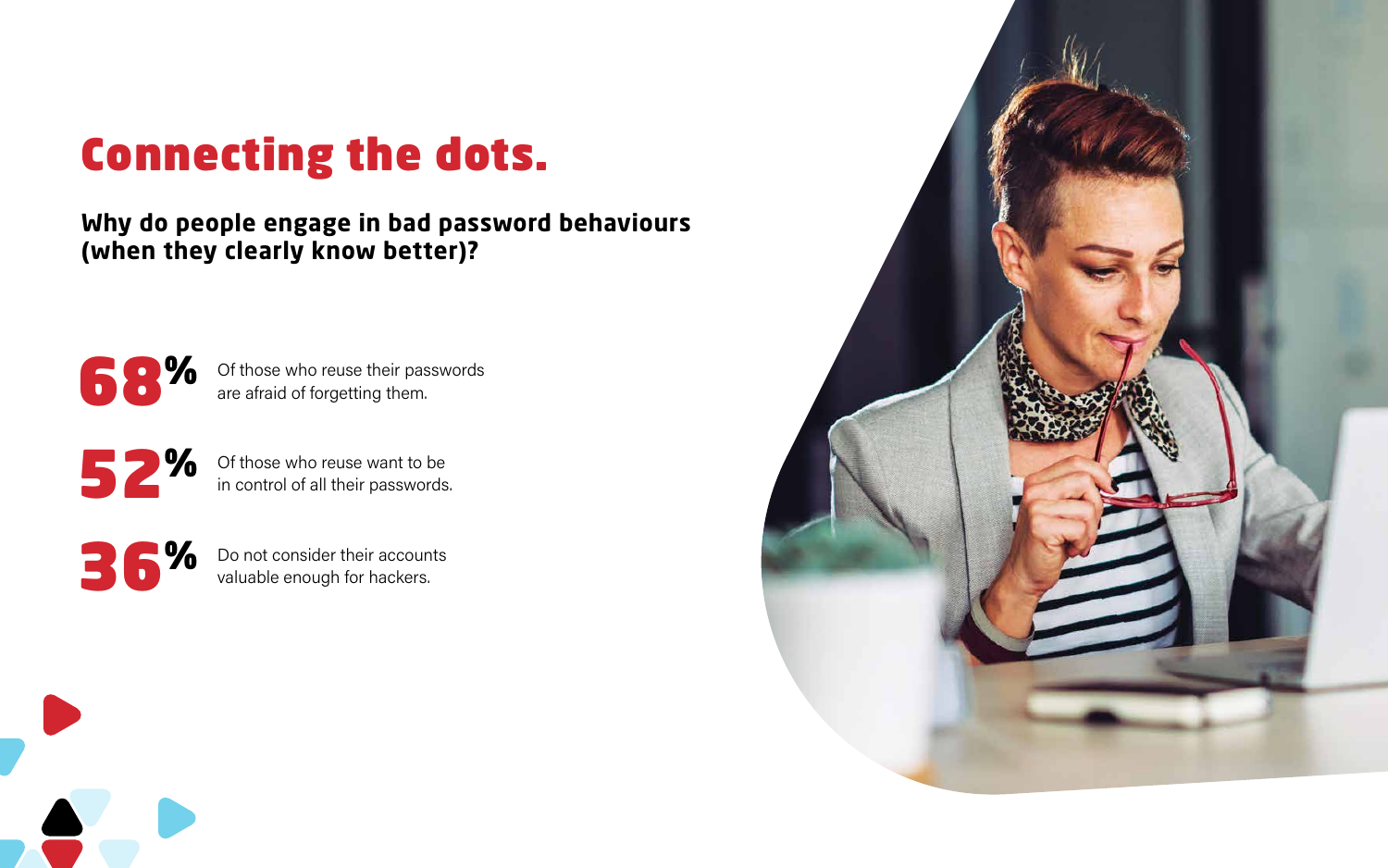## **Why is password reuse so dangerous, especially as our digital lives expand?**



#### PEOPLE ENGAGE IN BAD PASSWORD BEHAVIOUR

With ever-expanding digital lives and lack of cybersecurity support, a combination of habits, emotions and lack of urgency keep people from changing their online behaviours.

**[LastPass.com](https://www.lastpass.com/) 13**



One stolen username and password combination gives a hacker access to many accounts.



When a cybercriminal gets access to a device used for personal matters and work, they can quickly gain access to a corporate network to steal data or money.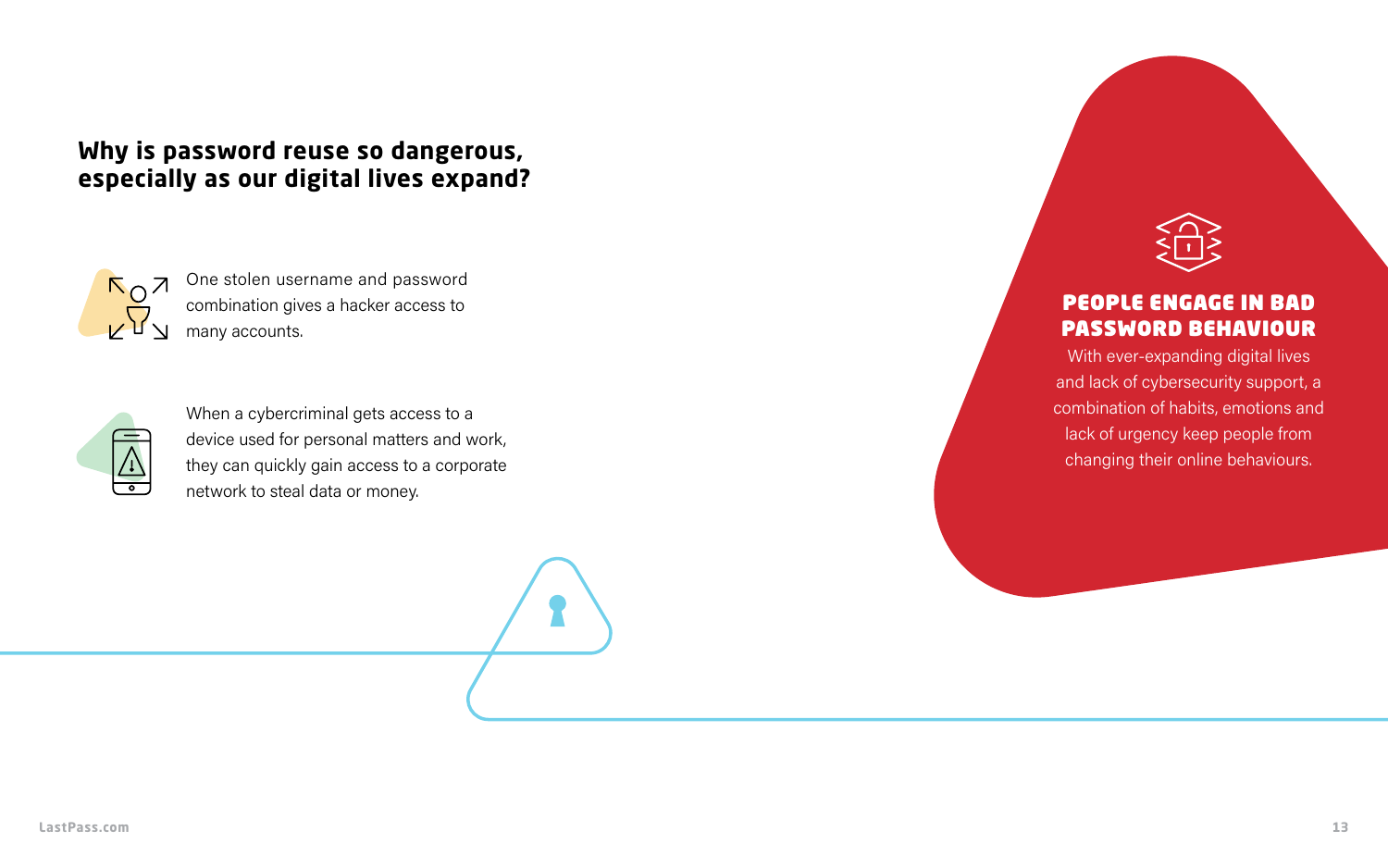# Combating password (mis)behaviours.

The COVID-19 pandemic brought unprecedented change in the way we work and interact. We spend more time online. We share more digitally. If we know why people are behaving the way they do, how can we fix this behaviour?

## **What does good password behaviour look like?**

- Make every password unique.
- Use nonsensical combinations of characters.
- Turn on two-factor authentication.
- Update passwords when notified of a breach.



#### **Combat your fear.**

Use a **password manager** to manage and secure your passwords. Let a password manager do the work of creating, remembering and filling in your passwords.

#### **Combat your anxiety.**

Add a layer of security with **multi-factor**  authentication (MFA) to ensure you're the only one accessing your information.

#### **Combat your apathy.**

Monitor your data and make sure you know when your information has been compromised with **dark web monitoring.**